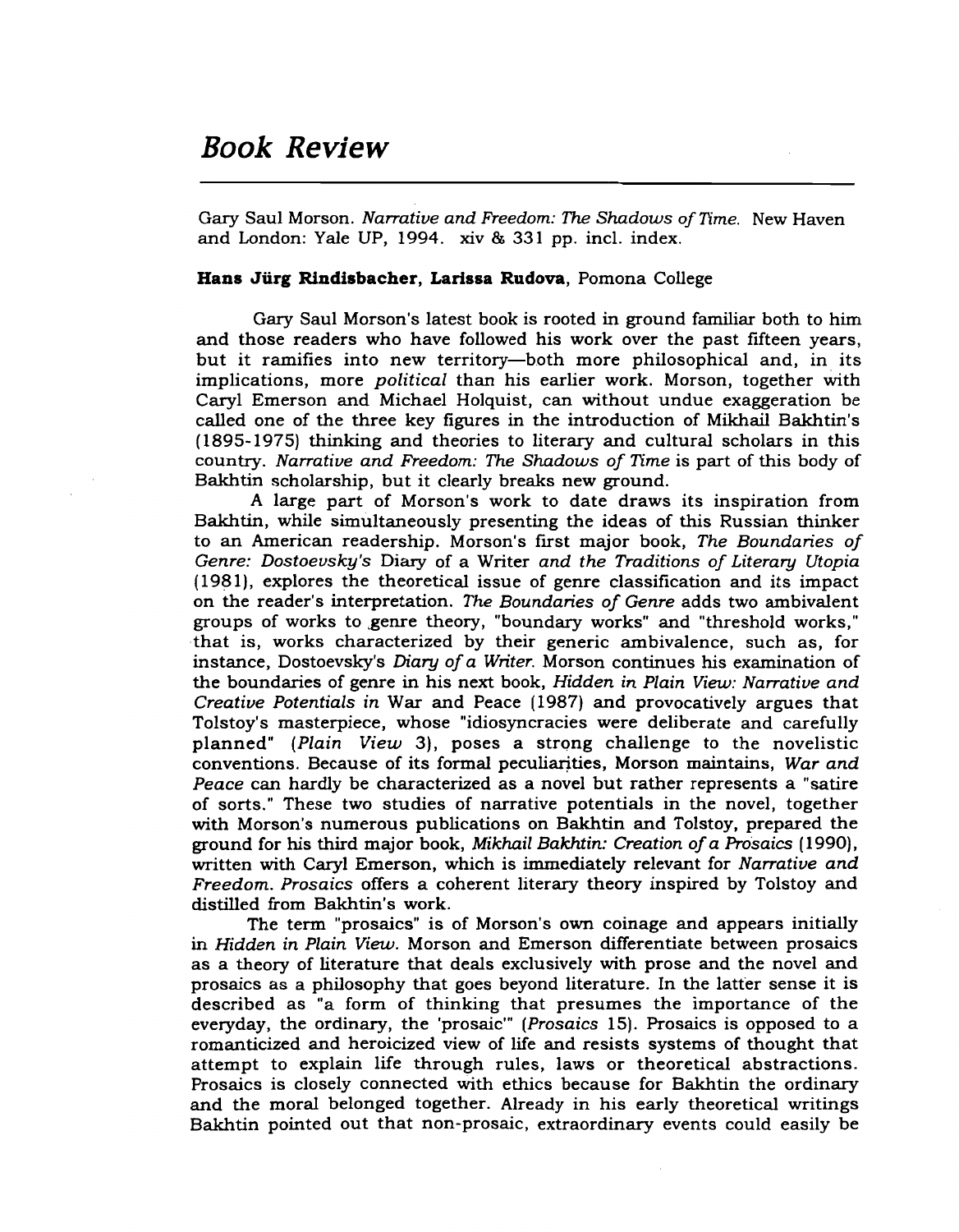used as "the large, impersonal mandate" (Prosaics 27) that dictates the person's actions and thus absolves him from moral responsibility rather than emphasizing his own conscious act. It is this non-acceptance of shifting an individual's responsibility onto things other than one's own conscience that led Bakhtin to reject "closed" theoretist thinking. Bakhtin's attacks are aimed at such thinkers as de Saussure, Bergson, the Formalists, and Freud. Implicitly, Soviet totalitarianism, as an example of closed systemic thinking, is also subject to this criticism. What Bakhtin disliked about these systems of thought-and this is the point that is especially important for Narrative and Freedom-is that they predetermine events and outcomes and thus close off time. But time, argues Bakhtin, is not linear and "irreversible." If we consider the uniqueness of each moment and its unrealized potential, we will discover its unfinalizability and its direct relation to freedom. In his work, Bakhtin consistently explored the function of time in European prose and demonstrated how different conceptualizations of time in the novel were connected with problems of freedom and necessity. It is this aspect of Bakhtin's prosaics that Morson amplifies in his Narrative and Freedom.

In a precise and lucid synopsis, Morson presents all the key arguments necessary for understanding Narrative and Freedom so that it can be read without reference to his own earlier work or, indeed, Bakhtin's. The study has, as its title suggests, precisely these two foci, narrative and freedom. Disparate as they may appear at first, they have in common time as their essence; and they are brought into closer and closer proximity in the course of Morson's argument. The very concrete and rather technical aspect of an author's handling of narrative time, temporality, and temporal perspective turns, in its philosophical extension and under Morson's admirably clear guidance, into the fundamental question of freedom in human action.

Morson pursues his central thesis, that narrative offers an accurate gauge of freedom (both individual freedom under actual historical social conditions and an author's critique of such conditions and his suggestions for change), on two tracks: First, as far as his selection of narratives is concerned, he focuses mainly on the great Russian realist novels of the nineteenth century--although not exclusively so. Chekhov's plays and Bulgakov's The Master and Margarita, among other works, complete the Russian component; Laurence Sterne's Tristram Shandy, a number of Charles Dickens' novels, George Eliot's Middlemarch, to name but a few examples of the West European novelistic tradition, are at least briefly discussed too, in a literary and critical spectrum that reaches from Oedipus via Apuleius' Golden Ass to George Orwell, science fiction, and B. F. Skinner.

Second, as regards the philosophical concepts underlying his discussion of determinism versus freedom of human action, he draws on William James and Bergson, as well as, briefly, on Kant, Hegel, and others. Morson reads realist novels as veritable philosophical treatises on the issue of time, its openness (or closedness) and its implications on human freedom (or the lack thereof) in an existential sense. What is striking, though, is to what little extent Morson adduces theory from outside to make his points. Rather, theory grows organically, as it were, from his close textual interpretations and the numerous and far-ranging examples he uses to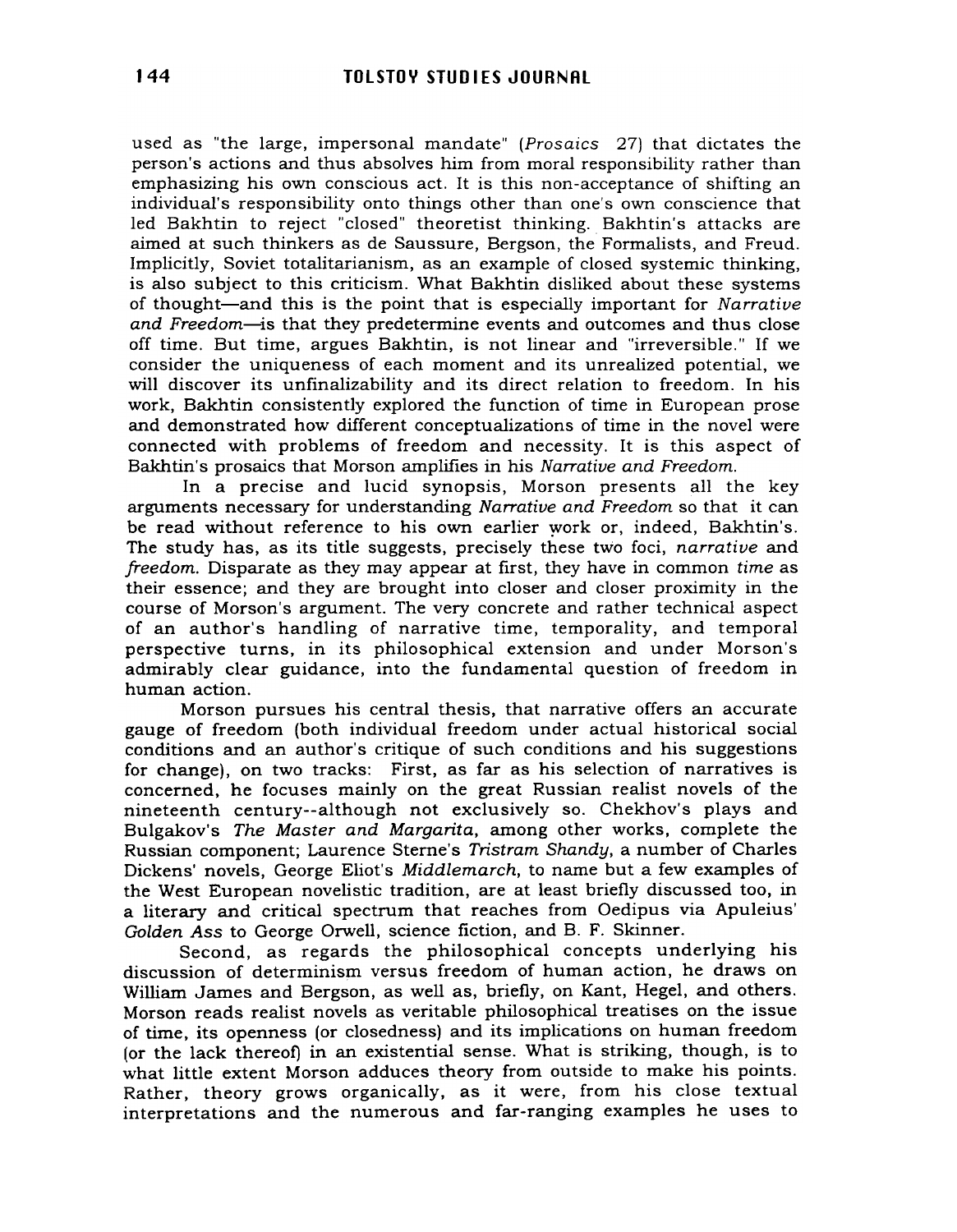illustrate his points. His breathtakingly insightful interpretive analyses appear thus not as the *result* of any "application of theory" to a text, but rather, Morson's theory *emerges,* on some Bakhtinian foundations, as the *product* of the close-reading interpretive act itself.

*Narrative and Freedom* is divided into two parts, each further subdivided into three chapters. This main body is followed by a conclusion, notes, and a very complete and eminently useful index. The Introduction presents the book's fundamental preoccupation with the relationship between literary temporal models and people's actual lives and how the Russian novelistic tradition responds to that relationship. Morson interweaves theoretical concepts with textual interpretation, complementing the former by deductions and inferences from the latter as he moves along. Some of these concepts are no doubt familiar to Bakhtin readers, such as, for instance, *eventness* and the author's essential *surplus of knowledge,* whereas others are, if not invented, at least expanded by Morson. Thus he develops, by analogy to the long-accepted term and concept of "foreshadowing," his own complements of "backshadowing" and, central to his argument, "sideshadowing." It is the use by an author of this last feature, above all, that is significant for our understanding of a fictional universe as open, as "sideshadows" are the marks, more or less clearly or dimly perceptible, of events and outcomes that *might have been-but* were never actualized. "Sideshadows" are the characteristics of openness of time, absence of predetermination, and thus of true human freedom of action. Here, Morson marries the Bakhtinian concept of "eventness"—the notion that each moment in time is open and decisions can be made and actions taken that will have repercussions down the line-with concrete textual strategies to arrive at a philosophic-political assessment of fictional reality. ("Down the line" is, of course, an inappropriate expression as time, in this understanding, is precisely not a straight line, but rather takes the form of a branching tree). Sideshadowing and open time are the concepts Morson openly admits he wants to "recommend" and "advocate" (5). What indicates the closing of time in Morson's temporal-narrative universe are foreshadowing and backshadowing: the former because it predetermines the outcome of events by providing the reader with clues-signs-about what will happen in the future and thus excluding any options ("Foreshadowing makes the future not just an inevitability but a substantial actuality," *[Narrative* 49]); the latter because it foreshadows events after the fact and "assumes that the past contained legible signs of the future" (234). "Backshadowing," writes Morson, "blinds one to the lines of development that might have led elsewhere; that is, it obscures the sideshadows" (247).

These three concepts are carefully developed, scrutinized, and illustrated in literary works in the course of the book. In Part I., "The Shape of Narrative and the Shape of Experience," two temporal models of life are presented-open and closed. The former --through its presentness and eventness—leads to human freedom of action and moral choice; the latter through imposing its laws on the individual-views life as product and thus excludes the possibility of freedom. Dostoevsky was one writer who wrestled with these two models and maintained that life was an undetermined process, characterized by eventness.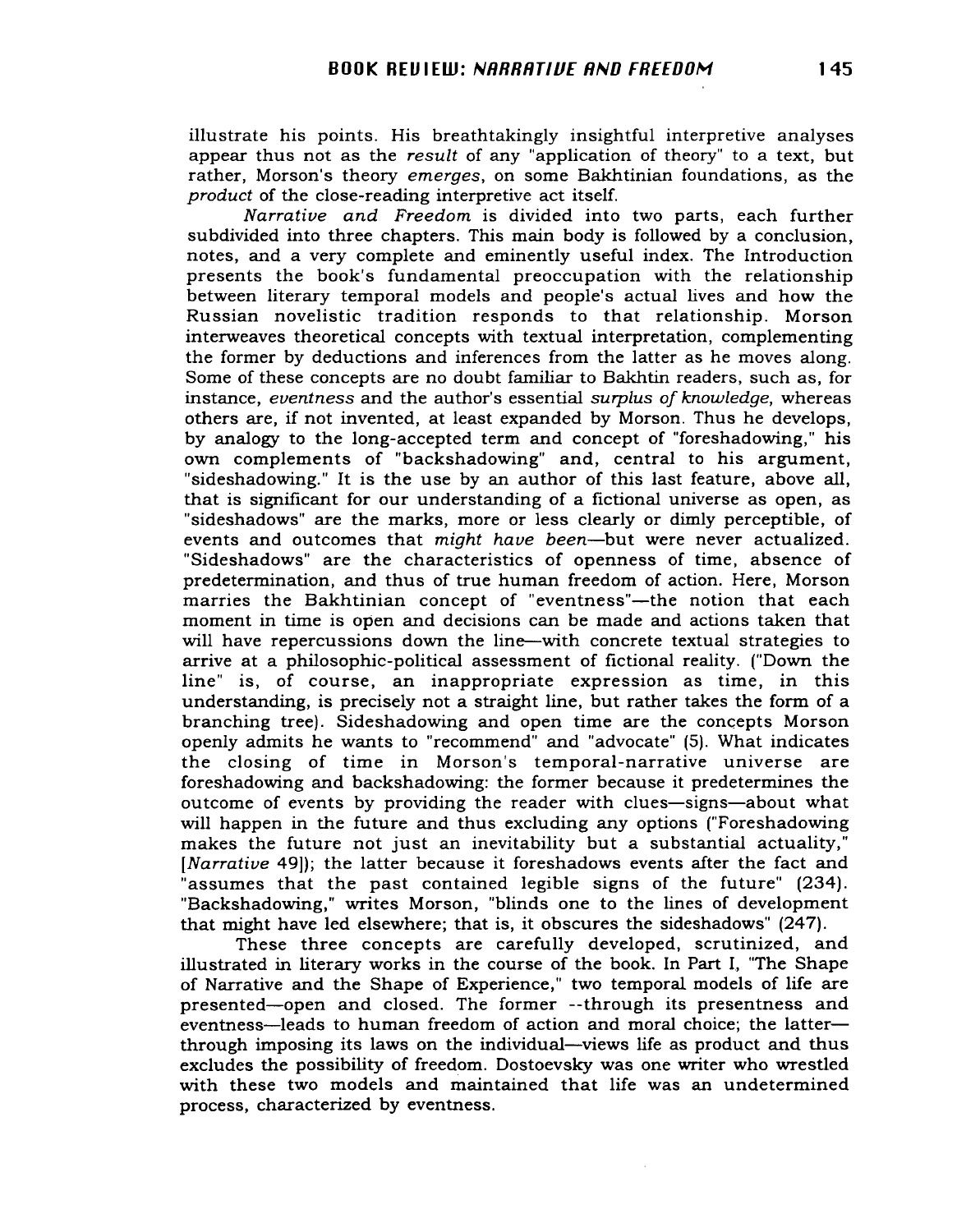Chapter 2, "Foreshadowing," deals with models of closed time and provides an in-depth analysis of Anna Karenina, whose eponymous heroine's life is defined by the absence of freedom.

In Chapter 3, "Bakhtin's Indeterminism," Morson discusses Bakhtin's failure and success in developing models of interaction between the author and hero and how these models either undermirie or confirm temporal closure and how they affect the hero's freedom. Bakhtin's first model presupposed "an essential surplus of knowledge," which the author possesses in regard to the hero. In this model, the hero's actions depend on the whims of the author and are thus confined to closed time, making it impossible for the former to act freely. Bakhtin's concept of the "polyphonic novel" addressed this shortcoming and established a world of free narrative interaction in which the dependence of the hero on the author is suspended and freedom and open time facilitated. But the "polyphonic novel" had its own limits, and Morson goes on to explain how Bakhtin corrected them through inventing the concept of chronotope, in which he combined freedom and eventness with historical and biographical continuity. In the subsequent discussion of temporality in Tolstoy and Dostoevsky, Morson points out that Bakhtin overlooked an important device used by both these authors, namely, the device of sideshadowing. It is in Chapter Four, "Sideshadowing," the first chapter of Part II, titled "Sideshadowing and Its Possibilities," that Morson's own theory gains prominence as he undertakes to mend the drawbacks of Bakhtin's models of temporality and their relation to freedom and narrative and proceeds to exemplify his concepts in Tolstoy and Dostoevsky.

Mter the celebration of openness and the present moment in Chapter Four, Chapter Five discusses various "diseases" of the Bakhtinian presentness: its "desiccation" under the threat from-or desire for-the impending future; its hypertrophy, where past and future all but vanish; its neglect when characters are never "quite there"; and its splintering under the constant co-presence of too prominent sideshadows. If the "dessiccation" is the first disease, the second is "the isolated present," with its overemphasis on the present moment. In this mood of temporality the present moment is felt as completely isolated from the past and the future. Illustrations offered are of compulsive gambling or the temporal perception of the epileptic in his fit (Prince Myshkin in The Idiot). The third disease is "hypothetical time" that assumes past, present and future states of time as unreal. Chekhov is presented here as a principal practitioner of such time. "Multiple time," finally, is unusual as it represents a model in which "whatever possibility is realized in one universe is realized in another" (Narrative 227). One example of this sort of time comes from Jorge Luis Borges's story, "The Garden of Forking Paths." This model deceivingly suggests the idea of freedom while in fact unexpectedly promoting determinism.

Chapter Six is devoted in its entirety to a discussion of "backshadowing." Morson extends its. meaning from literature to the critique of Soviet society and Marxism with its proclaimed inevitability. Chapter Seven concludes the book by paralleling free opinion and the world of possibility. In this union, sideshadowing plays a key role and promotes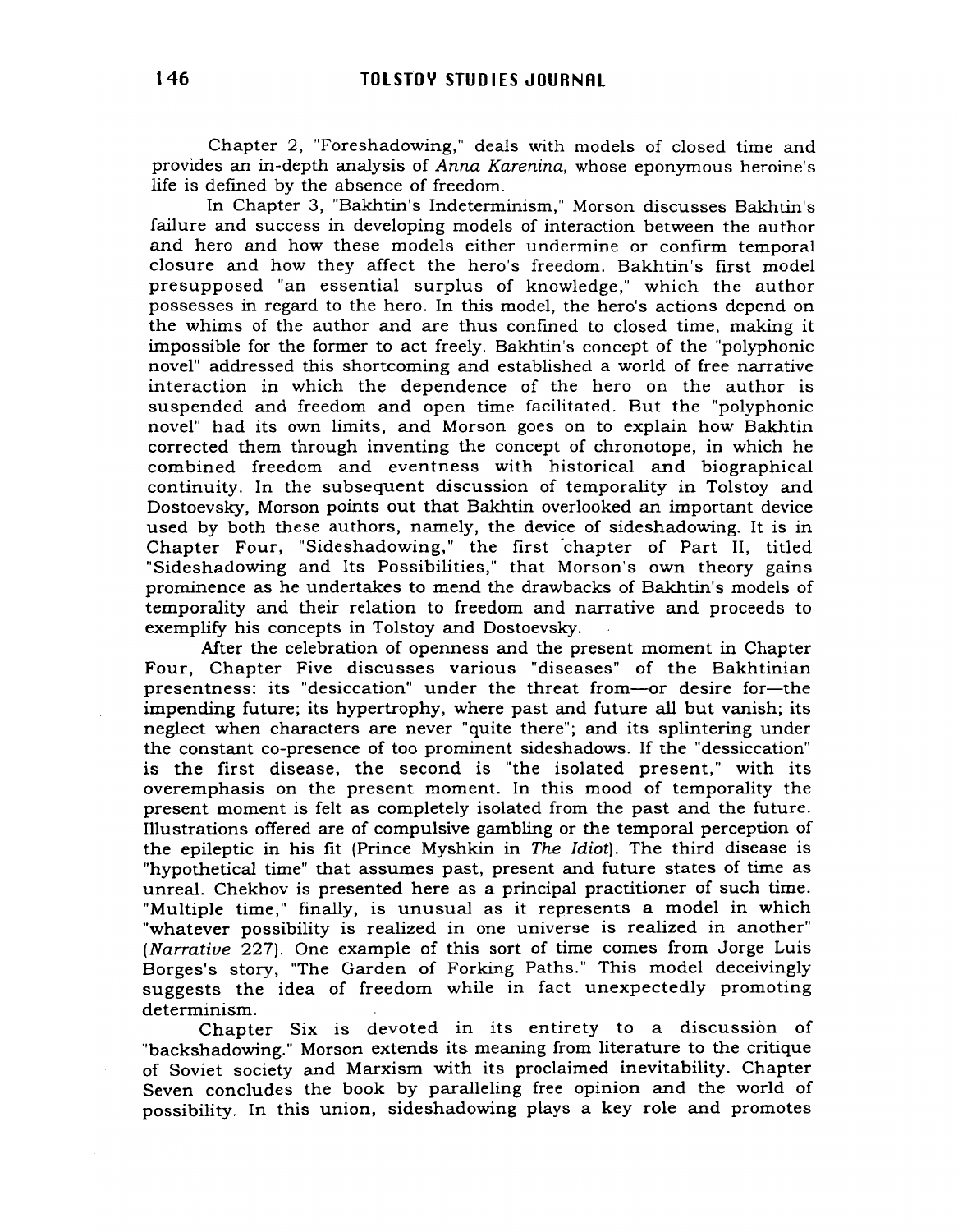intellectual pluralism and freedom. Morson's book ends with his assertion that "time is open and will always be open" and a moral address to the reader not to forget the present moment and to remember that "complex moral thinking, informed by a rich sense of temporality, may liberate us from the tyranny of the present instant" (282).

It is clear from what has been outlined here that novels are, for Morson, anything but instances of light literary entertainment. The great novels of the nineteenth century he puts at center stage are to be read as serious philosophical treatises on time, in fact the only possible analyses of time in action, so to speak. It is under this premise that his arguments, noticeably toward the end of the book, assume an increasingly moral undertone: from the discussion of fictional plots and their manifestation in narrative time-forms to philosophical-existentialist time as the realm of real human life and action; and from the description of political systems that "shut down" time and force their subjects to live in the backshadow of time, Morson leaves no doubt that "good" time is open time.

It is therefore not surprising that Morson wants no truck with Freudianism, and the book contains an underlying polemic against psychoanalysis-at least as a literary method. It is a thinking, in which the past throws its (too) long shadow over the present. Morsori's dislike of Freud, like Bakhtin's, has its roots in the notion of "prosaics." What Bakhtin calls *theoretism,* or, in his later works, *monologism,* receives in Morson's and Emerson's *Prosaics* the pejorative label of *semiotic totalitarianism.* Whereas Freud claims that his approach to psychical processes is able to decode the meaning of certain 'human behavior Morson, together with Bakhtin, sees this thinking as *totalitarian* because it assumes the explanation of "the totality of things" *(Prosaics* 28); and it is *semiotic* because it postulates a system of signs that serve as clues in interpreting accidental events in human life. Freudianism, therefore, is an example of "systemic" thinking in psychology that predetermines human behavior and excludes the possibility of sideshadowing.

Morson's stance is also anti-romantic. Implied in his utterly convincing and coherent interpretation of *Anna Karenina,* in many ways the centerpiece of the book and the clearest instantiation of many of its theoretical points, is the rejection of the romantic-heroic self-conception of the novel's heroine. Anna sees herself cast-in fact, casts herself-as an  $a$ *priori* tragic figure that reads her future doom into (and out of) insignificant events and encounters, thereby neglecting her own decision-making capacity at each present moment. Morson's provocative interpretation of *Anna Karenina* emphasizes individual responsibility as well as freedom and necessity. If the reader of Tolstoy's novel customarily accuses the novelist of exposing Anna's moral fall and then punishing her for it, Morson lifts the blame from Tolstoy's shoulders and puts it on Anna's. own. In Morson's scenario, because Anna follows a closed and therefore predetermined romantic narrative, she frames her life herself: there is no possibility for her to escape suicide as she is unwilling to accept the eventness of life and break out of her fictionalized world. It is not the novel's time, however, but Anna's own time that is based on foreshadowing and is thus closed. Anna has no freedom in her actions. *Narrative and Freedom* ends up on the side of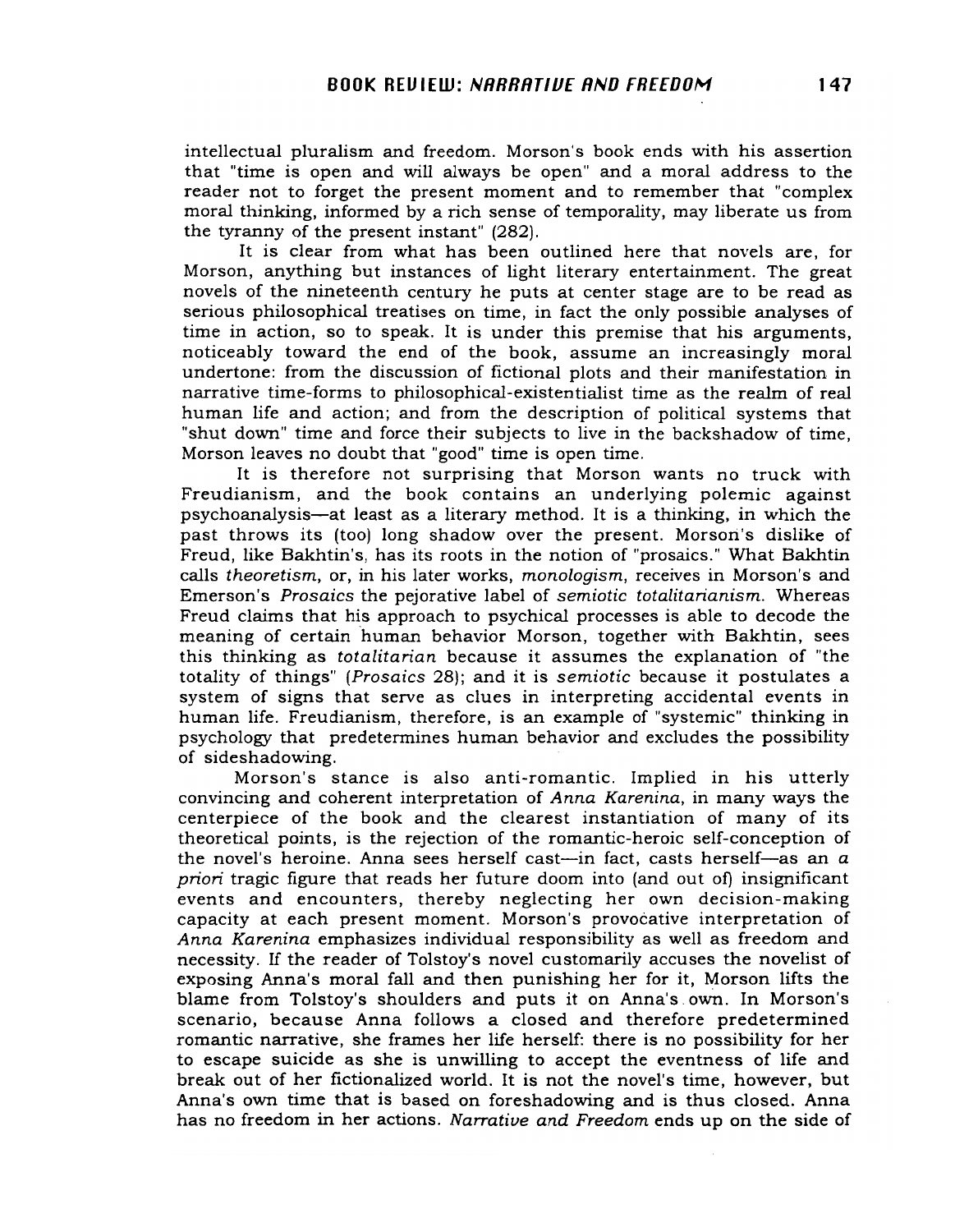life as a prosaic affair, a series of small decisions to be made in, and as part of, the daily grind of human existence, a pragmatic progress from moment to moment-always open, it is true, yet never quite free. Morson sides with Denis de Rougemont's *Love in the Western World* [French original 1939]), the critique of romantic love in the European literary tradition. The "wrong" aspects of love have been emphasized and canonized, the extraordinary, the scandalous, the flamboyant and adulterous instead of the orderly, domestic, and faithful drudgery of ordinary marriages of ordinary people. Pictures of desire and imagination, grand gestures, self-glorification or posturing disappear from Morson's account or, more precisely, are disapproved of. The false, maybe, but also grandly false; the untrue, perhaps, but also the magic, the fantastic, the surreal, find little room in Morson's account. He assumes rational heroes, authors, and readers-something that is far from always the case.

Finally, Morson certainly wants nothing to do with deconstruction and discourse analysis which dissolve historically responsible subjects into mere textual networks. In this context a word needs to be said about Morson's choice of texts, most of them, as he himself states, "realistic novels, especially Russian novels of ideas .... [T]hese novels exhibit ... <sup>a</sup> temporality" Morson himself wishes "to explore and recommend" (5). This is a crucial point as, indeed, Morson's conceptualization of narrative time only works in such' novels. It does not cover, for instance, the modernist tradition. The works of Bely, 'Joyce, Proust and other modernist writers, precisely for their different structuring of time, cannot fruitfully be analyzed with Morson's temporal narrative concepts. The reason lies predominantly in the fact that the characters in these works no longer live in the stream of time (even if this stream is marked by forks and turbulences) but inversely, time lives *in* them. Time in Proust's *A la recherche du temps perdu,* to take the most obvious example, can no longer be related as a series of past moments to a present, as Marcel, the narrator, *hardly exists* in the present. He is a presence-but one that only emerges by means of and in his ramblings through his past.

Connected with this subjectivization or interiorization of time in the modernist tradition is another phenomenon: time, now no longer of real or at least realist essence, gives way to language itself as the connecting medium of the plot; and events, now no longer related in a necessary temporal sequence, follow the vagaries of unmediated linguistic articulations. It is at the point, where the realist tradition gives way to impressionism, decadence, and full-blown modernism, the point, where the narrative "I" begins to hypertrophy and swallow up real time that Morson's concepts of temporality begin to slip. This fundamental shift from a *temporalized* world to a *textualized* one (which has called forth its associated discourse: analytical concepts of interpretation) marks for Morson the end of the historically and morally responsible individual. His irony is hard to miss when he refers to "the stern tribunal of associate professors," caught in its own "chronocentricity" as the inevitable consequence of understanding (reading) the world as a text, that judges-and misjudges-historical realities, cultural heritages, and individual achievements "according to the latest orthodoxies of the academy" ( 279). It is this barely disguised polemic

**International Control Control** , which is a set of the set of  $\mathcal{M}$ I i r